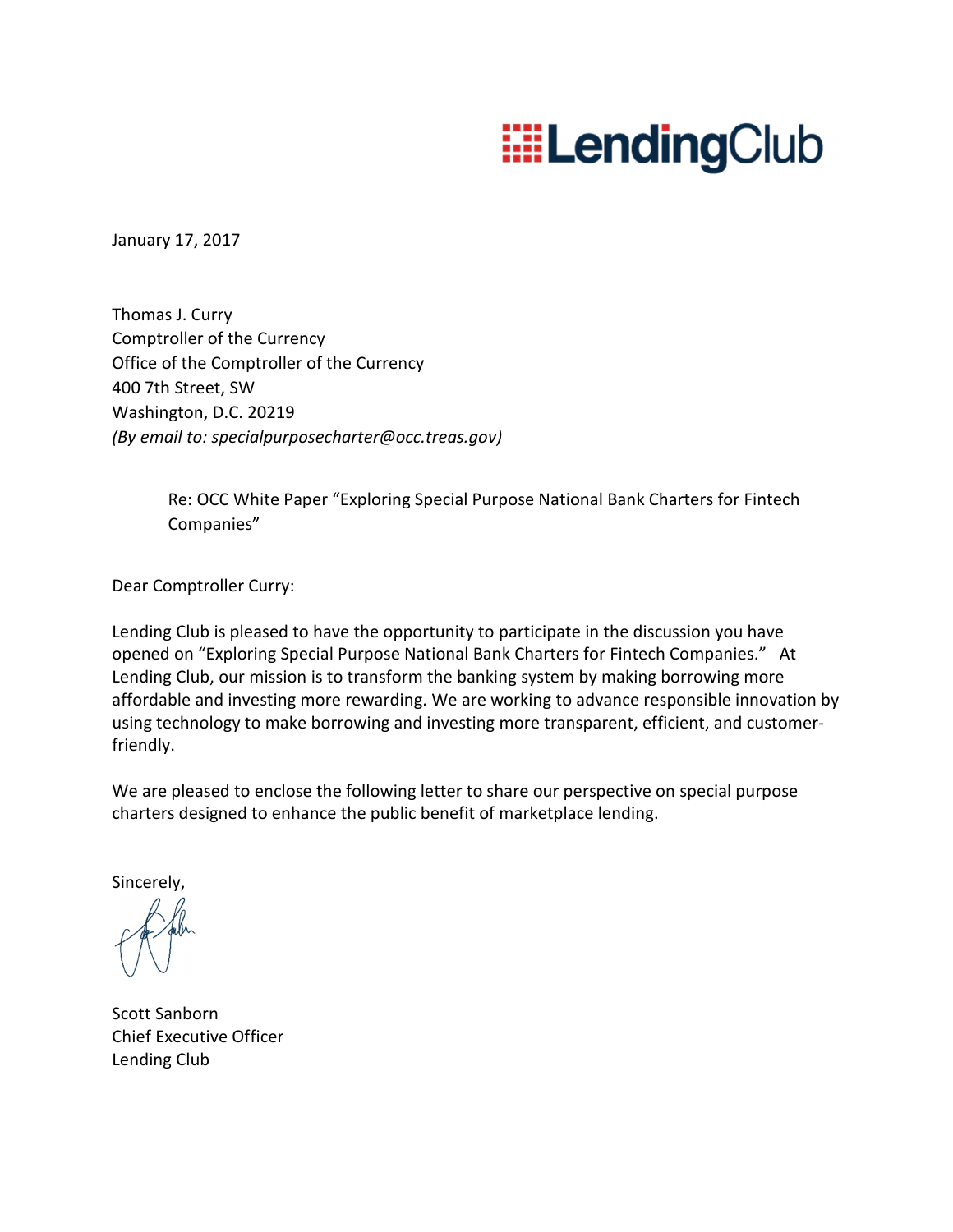# **EELendingClub**

January 17, 2017

Thomas J. Curry Comptroller of the Currency Office of the Comptroller of the Currency 400 7th Street, SW Washington, D.C. 20219 *(By email to: specialpurposecharter@occ.treas.gov)* 

> Re: OCC White Paper "Exploring Special Purpose National Bank Charters for Fintech Companies"

Dear Comptroller Curry:

.<br>-

Lending Club is pleased to have the opportunity to participate in the discussion you have opened on "Exploring Special Purpose National Bank Charters for Fintech Companies."<sup>1</sup> The approach set forth in your release is thoughtful and forward-looking. We appreciate the chance to share our perspective on marketplace lending, its impact on consumers and businesses, and the contours of special purpose charters designed to enhance the public benefit of this industry.

Lending Club is the world's largest online credit marketplace, facilitating personal loans, auto loans, and small business loans. Borrowers access lower interest rate loans through a fast and easy online or mobile interface. Investors provide the capital to enable many of the loans in exchange for earning interest. We operate fully online with no branch infrastructure, and use technology to lower cost and deliver an amazing experience. We pass the cost savings to borrowers in the form of lower rates and investors in the form of attractive returns, helping people achieve their financial goals every day.

Our mission is to transform the banking system to make borrowing more affordable and investing more rewarding. We have facilitated over \$22 billion in loans to more than 1.7 million

<sup>1</sup> *Exploring Special Purpose National Bank Charters for Fintech Companies*, *hereinafter* "OCC White Paper," OFFICE OF THE COMPTROLLER OF THE CURRENCY, Washington, D.C. (December 2016), *available at*: https://www.occ.gov/topics/bank-operations/innovation/special-purpose-national-bank-charters-for-fintech.pdf.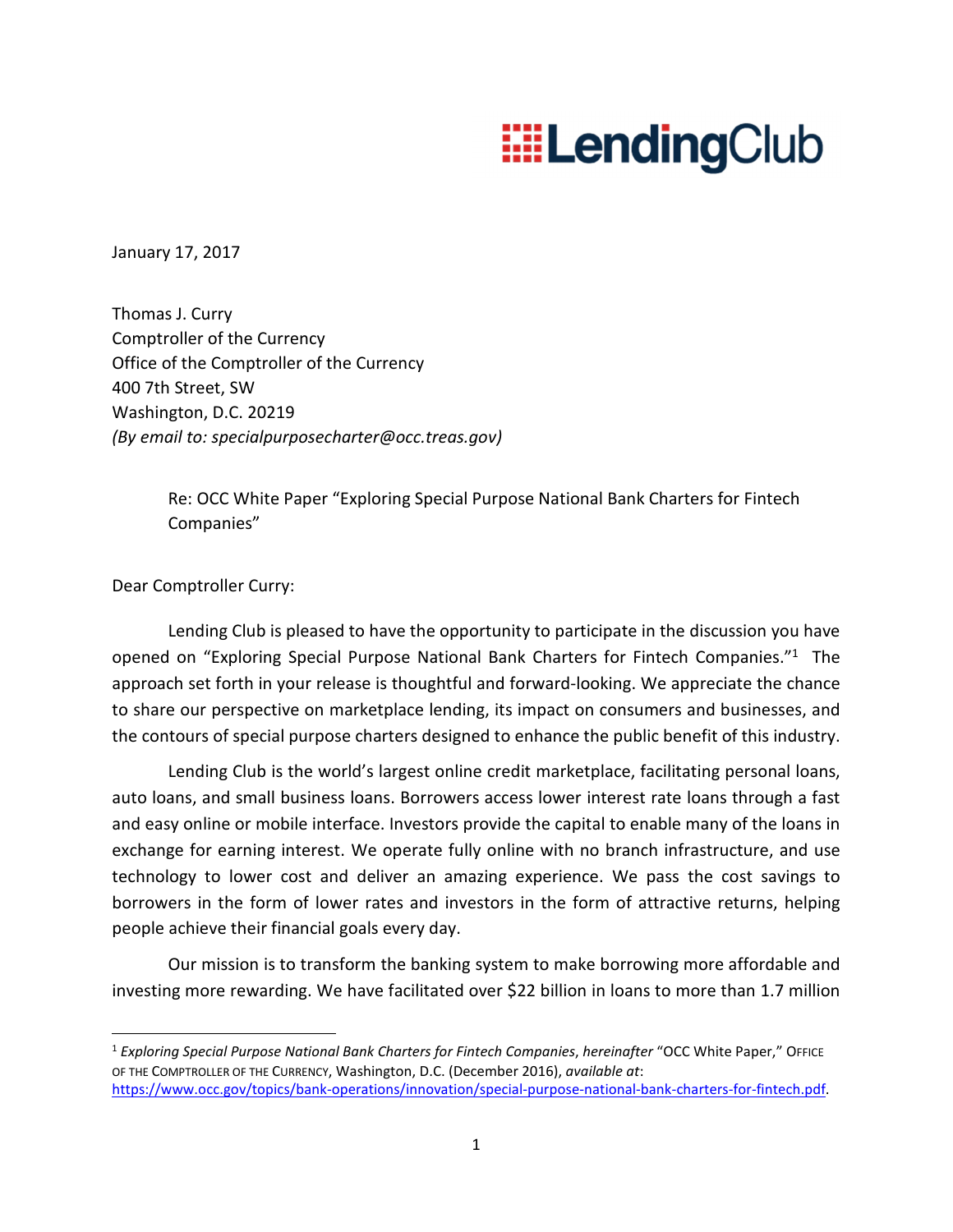individual and small business borrowers since our founding in 2006. Among other benefits, these loans have saved consumers over \$1.6 billion dollars<sup>2</sup> by helping them refinance expensive credit card debt into lower-rate term loans.

Despite having facilitated more than \$22 billion in loan originations by our partner banks to consumers and small businesses, opportunities remain. For example, the average APR on automobile financing obtained through a dealer is 8.78%.<sup>3</sup> Lending Club believes this rate can be materially reduced through our use of technological advances and elimination of dealer markups. A similar story rings true in other lending segments. The facilitation of credit does not merely impact the borrowers who receive the loans. Rather, these loans are a springboard for economic growth and job creation in communities across the country. A more direct path to facilitating those loans would allow marketplace lenders such as Lending Club to more easily make credit available to borrowers and thus unlock the broader benefits that accompany these loans.

## **Executive Summary**

<u>.</u>

New technologies are making financial services more accessible, affordable, and easier to use. We applaud the OCC for its work to support this responsible innovation. The proposed special purpose national bank charters present marketplace lending with an additional path to continue to grow and serve consumers and small businesses nationwide more efficiently, fairly, and affordably. Although the term "marketplace" is sometimes used to refer to fintech lending broadly, for purposes of this comment letter we use it to refer the model of two-sided marketplace platforms, which connect borrowers and investors rather than traditional models of lending from a balance sheet.

Obtaining a national bank charter brings responsibilities alongside its privileges, and we fully support the OCC's efforts to ensure that applicants for the special purpose charter satisfy standards that protect the banking system and ensure consumers and businesses are served in a safe, fair, and responsible manner. To that end, we offer comments on the following topics:

<sup>&</sup>lt;sup>2</sup> Based on responses from 14,986 borrowers in a survey of 70,150 randomly selected borrowers conducted from July 1, 2014 – July 1, 2015, borrowers who received a loan to consolidate existing debt or pay off their credit card balance reported that the average interest rate on outstanding debt or credit cards was 21.8% and average interest rate on loans through Lending Club is 14.8%. Lending Club determined a total payment the borrower would have made if they had paid off their credit card or debt in the same term as would correspond to the loan through Lending Club. Lending Club then compared that to what borrowers would pay in interest and origination fee on a loan through Lending Club, repaid on schedule.

<sup>3</sup> Experian, *State of the Automotive Finance Market* (Q4 2015) *available at*  http://www.experian.com/assets/automotive/quarterly-webinars/experian-auto-2015-q4.pdf.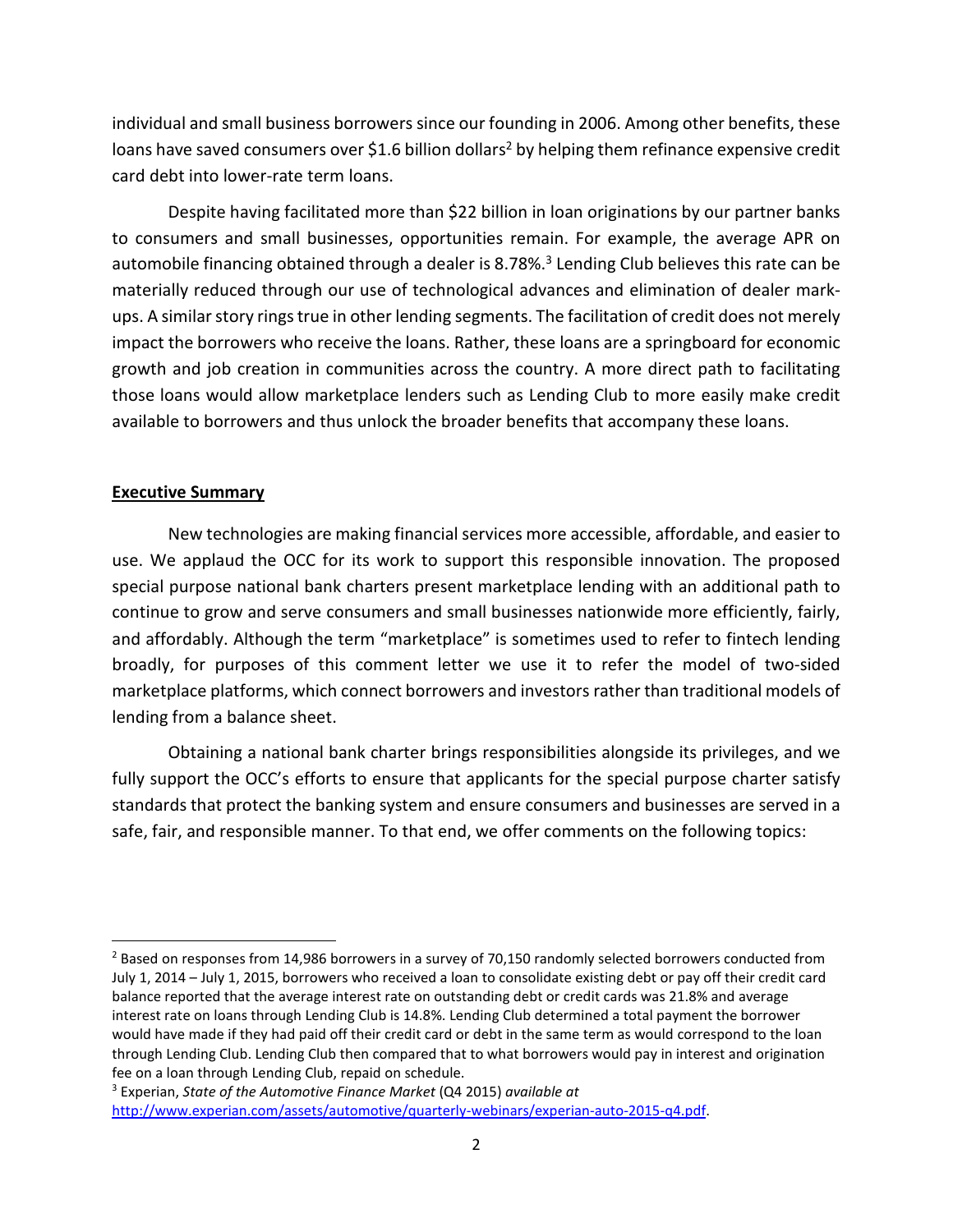## 1. Marketplace Lending Regulatory Models

- a. *Existing marketplace lending regulatory models*: Currently, marketplace lending operates through either a direct lending model via state licensing or through an originating bank model as service provider to an FDIC-insured bank. The OCC should ensure that the addition of a new special purpose charter bank option is in no way restrictive of the responsible use of the originating bank model for marketplace lending, which affords robust federal and state supervision and has increased credit affordability and for consumers and small businesses nationwide.
- b. *Proposed special purpose national bank charter*: While marketplace lending platforms are able to operate responsibly under the existing models, a national special purpose charter would have unique benefits to support responsible innovation. A direct relationship with the OCC as a federal chartering agency could (i) ensure a focus on responsible innovation, (ii) improve simplicity of supervision and management, (iii) reassure banks and the public of consistency in regulatory and compliance requirements, (iv) lower costs relative to the originating bank model, enabling better rates for borrowers and investors, and (v) encourage partnerships between special purpose national banks and a broader range of banks perhaps more familiar with the OCC than with the existing marketplace lending regulatory models.

## 2. Ensuring the Special Purpose Charter Supports Responsible Innovation

- a. *Small business protections*: Small businesses lack some basic borrower protections, and a more complete protection framework is needed. The OCC should establish responsible lending standards as a requirement of the charter, and can look to the consensus established by consumer groups, CDFIs and leading marketplace lending platforms in the Small Business Borrowers Bill of Rights<sup>4</sup> to develop these standards.
- b. *Responsible lending*: To make it clear that the special purpose charter is cannot be used to evade substantive consumer protections, the OCC should consider limiting the lending activity for special purpose-chartered firms to rates of 36% APR or less.
- c. *Financial inclusion*: Fintech firms meeting the required public purpose for the new special purpose charter must serve the community broadly, and with helpful, not harmful, financial products. These special purpose banks should establish a strategic plan for financial inclusion, strive to "lead the market" with respect to inclusion, and demonstrate community development benefit through partnerships or programs.

.<br>-

<sup>&</sup>lt;sup>4</sup> The Small Business Borrowers' Bill of Rights is available online at www.ResponsibleBuisinessLending.org.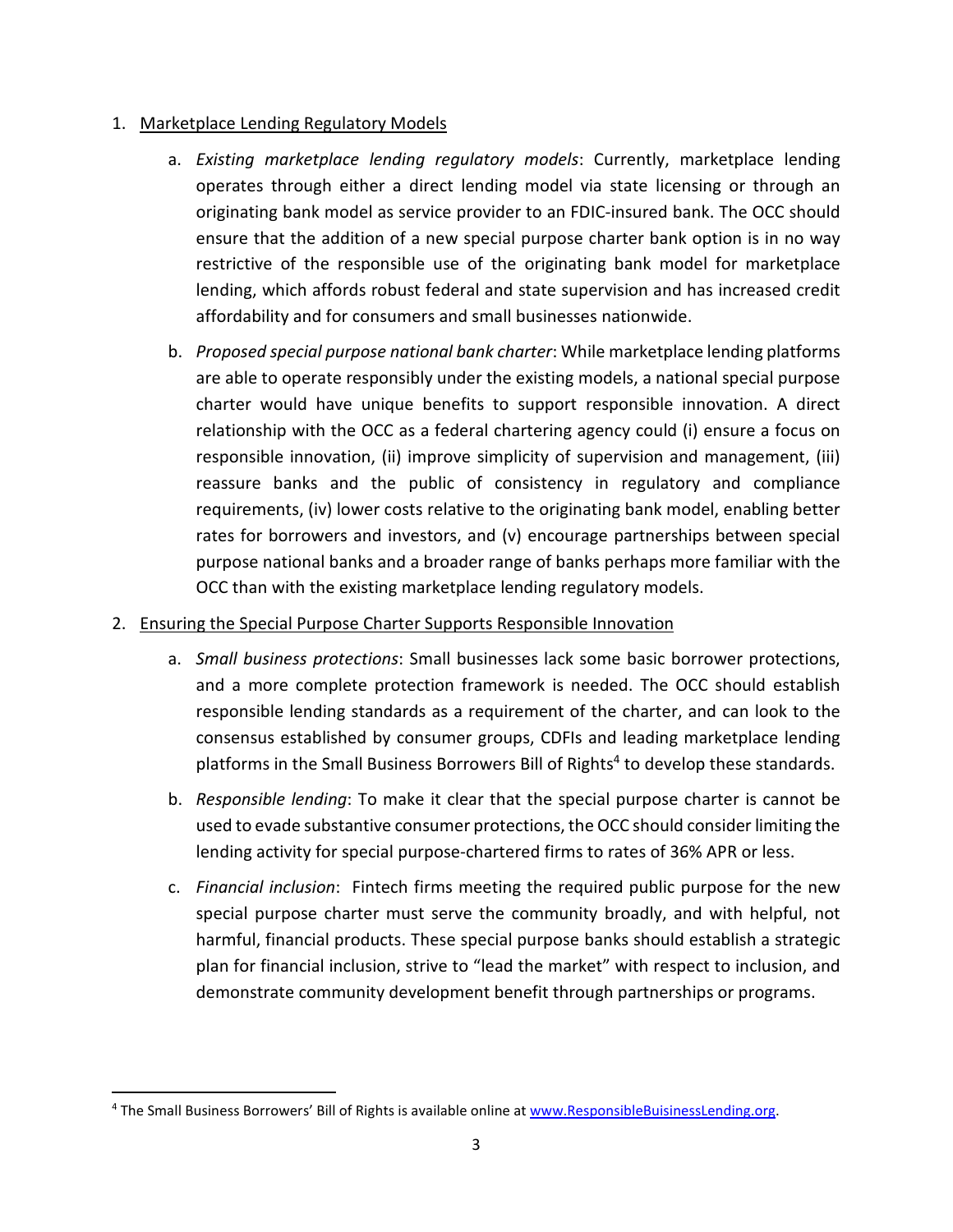### 3. Safety and Soundness

- a. *Unique considerations:* The marketplace model differs from the traditional balance sheet model of lending in that each loan is matched through the marketplace with capital from investors. Those investors, rather than the marketplace platform, earn the interest income from the loans and bear the associated risk. This model has unique benefits to safety and soundness, as the marketplace is not subject in traditional ways to credit risk, risk to FDIC-insured deposits, or to the liquidity risk of maturity transformation between short-term deposits and long-term loans.
- b. *Capital and liquidity*: Marketplace lending platforms should hold sufficient operating liquidity to ensure the ability to continue operations through temporary challenges. Because of the differences between the marketplace model and traditional balance sheet models, we believe that it is crucial that capital and liquidity standards be tailored closely to the business model and actual capital needs of the individual charter applicant.
- c. *Growth limits*: To support the growth of responsible innovation, the OCC should not unduly constrain growth for marketplace lending innovations if depositors and FDIC insurance are not at risk. Special purpose banks should be permitted to grow to the extent that management, compliance, internal controls, information systems, and servicing capabilities support such growth.
- d. *Concentration risk*: Charters are best suited for firms that have achieved some diversification by serving a broad range of customers with multiple products or large volumes of products and instruments.
- e. *Resolution planning*: Resolution planning for a marketplace lending platform is less complex, and largely limited to ensuring that a credible and workable plan is in place to prevent disruption to the servicing of existing loans. Additional requirements for resolution planning should be tailored to the specific risks posed to consumers or the financial system, taking into account that a marketplace failure may not pose risk to consumers, given there are no depositors, or to taxpayers, given there is no FDIC insurance, or to the financial system, given that a marketplace's matching of assets and liabilities minimizes the possibility of certain types of liquidity crises. As a result, a marketplace lender could be resolved with minimal cost or administrative burden to the OCC.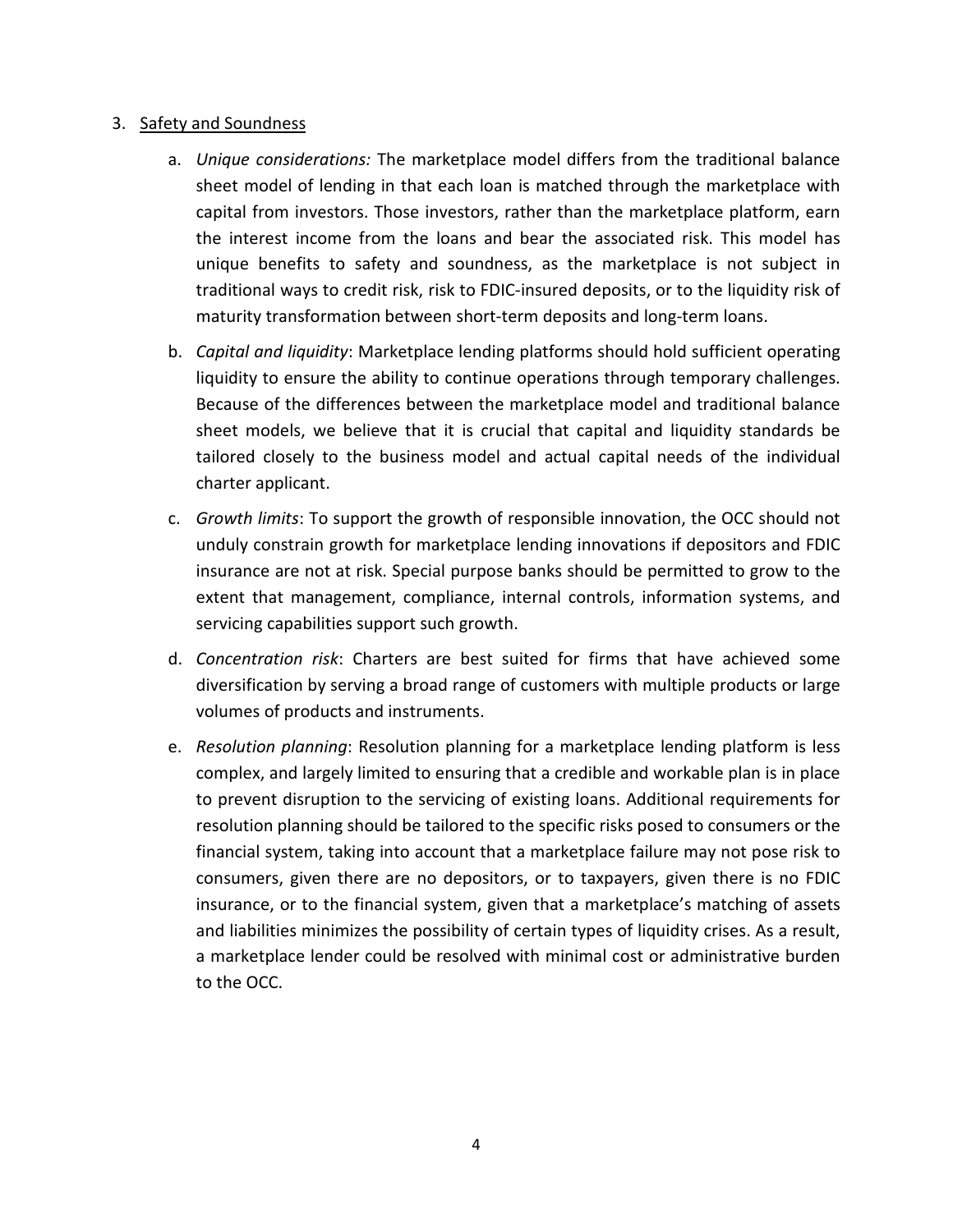#### **1. Marketplace Lending Models**

Currently, marketplace platforms operate through one of two frameworks: (1) direct lending from the platform, as the lender, to the consumer or small business, which typically requires state-by-state licensing; or (2) in partnership with an issuing bank, in which a platform performs certain services to facilitate the loan and the partnering bank is responsible for origination. Regardless of the framework through which a marketplace platform operates, significant regulatory oversight currently exists at both state and federal levels.

#### *State-by-State Licensing Model*

For a marketplace platform to originate loans directly, it must obtain the applicable licenses in each state in which it engages in lending activity. By licensing itself as a lender, the marketplace platform becomes subject to state-level supervision and enforcement, and to federal enforcement with respect to certain activities.

I served as the Superintendent of Banks for the State of New York from 2007 to 2011. During that time, state regulation of the banking system was critical to minimize the impact of the financial crisis. Based on that experience, I have a strong understanding of the importance of state banking regulation's role in ensuring the financial security of institutions and consumers. I also understand the difficulties a multi-state regulatory system can sometimes create. Given the diversity among state regulations, operating under multiple states' licenses can subject a lender to very different, and sometimes outdated, requirements. For example, some states require physical offices, or for finance companies to accept payments in person.

Marketplace lending's ability to deliver affordable, responsible lending nationwide is built on technology and business model innovations that drive down operating costs, enabling the marketplace to offer better rates to both borrowers and investors. Unfortunately, the benefits of this innovation can be eroded by the cost and complexity of utilizing different forms of loan documentation in different states, developing legal expertise in the laws of each state, monitoring each state for legal changes, obtaining licenses and paying licensing fees, undergoing examinations by multiple state regulators, and managing different product requirements in different states. While state laws can offer important consumer protections, at times they can inadvertently inhibit responsible and innovative lending practices.

### *Originating Bank Model*

Under the second framework, which is used by Lending Club, all loans are issued by a federally insured bank. The marketplace platform acts as a third-party vendor of this originating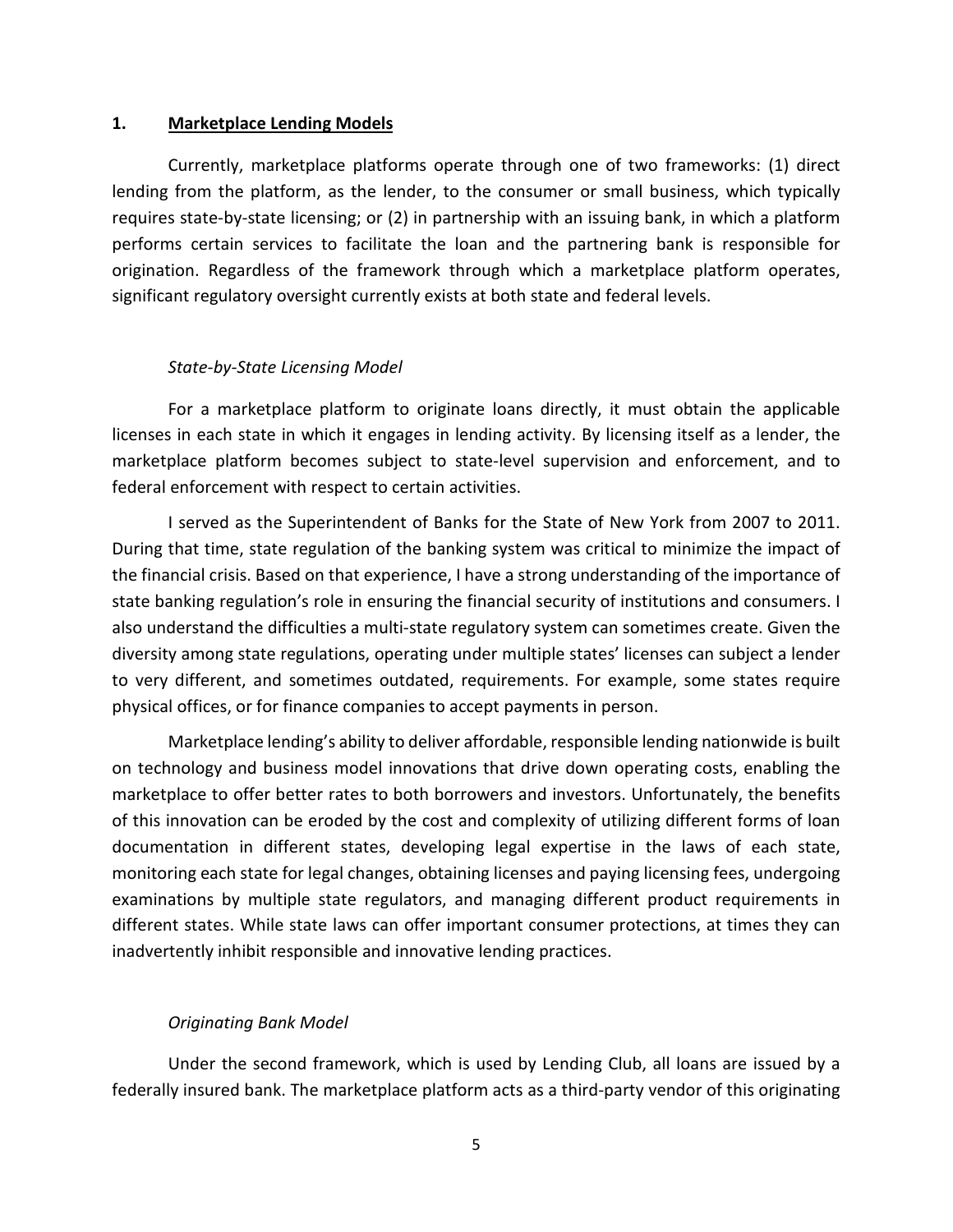bank. After the bank originates a loan, it sells the loan to the marketplace platform, though the originating bank generally retains some of the economic exposure of the loan, and in the case of Lending Club, the originating bank also retains an ongoing relationship with the borrower. The marketplace platform then issues either notes backed by the loans to investors, or sells the whole loans themselves to entities that wish to hold the asset, such as a community bank. As the loans are issued by a bank, borrowers benefit from the same regulatory protections as any other bank customer.

Working in conjunction with originating banks has held Lending Club to high compliance and regulatory standards. Because the marketplace platform is a service provider to the bank, it is held to strict regulatory compliance and consumer protection standards through the bank's compliance program. Owing to the strong expectations by federal and state regulators of bank oversight of third-party relationships, a marketplace platform is subject to intensive monitoring by its issuing bank partner as it performs tasks such as applying the bank's credit policy, underwriting loans on the bank's behalf, and verifying identity and credit of prospective borrowers. The FDIC, in its proposed guidance on Third-Party Lending, provides further clarity on its intent to oversee these arrangements.<sup>5</sup>

Lending Club also has arrangements with many other banks who private-label loan products through Lending Club to their customers or purchase loans through the Lending Club platform.<sup>6</sup> These banks perform additional compliance and due diligence reviews, creating additional indirect oversight. Their regulators may review the banks' partnerships with Lending Club in the course of supervision. And, through the Bank Service Company Act, the regulators of these banks or the originating bank have the authority to review Lending Club directly as a third party service provider.<sup>7</sup>

This model eases the burden of compliance with many states' differing and potentially conflicting requirements regarding rates, fees, and the particulars of the origination and servicing of loans. These in turn allow the marketplace and the issuing bank to achieve economies of scale and to serve more customers and communities; in turn affording responsible credit to qualified borrowers.

This model is not unique to marketplace platforms. The same model is used for some student loans, auto loans, private label credit cards, and other types of lending. Lending Club shares the concerns of many consumer advocates that the issuing bank model (like any other platform – even traditional banks), if not carefully supervised and regulated can be abused to offer irresponsible products that may harm bank customers and may create risks for banks; however, our experience has shown us that the issuing bank model can be used responsibly to

.<br>-

<sup>&</sup>lt;sup>5</sup> FDIC, FIL-50-2016 "Examination Guidance for Third-Party Lending"

<sup>&</sup>lt;sup>6</sup> Note that these additional arrangements with banks are not limited to the originating bank model.

 $7$  12 U.S.C. § 1867(c).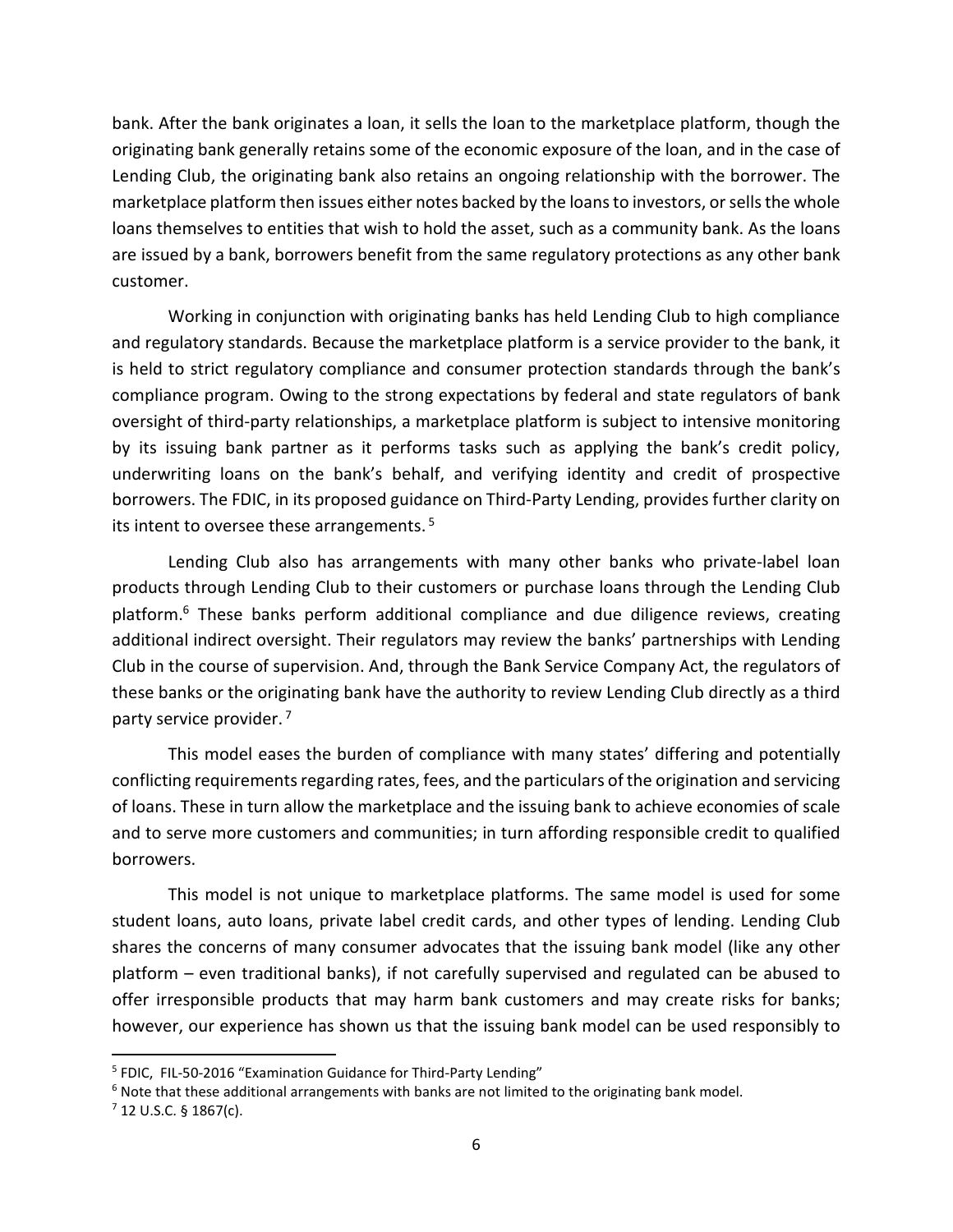provide responsible loan products that deliver greater consumer benefit than would be possible through state licenses. The fact that we undertake public offerings of securities, acting as a an issuer counterparty to a wide variety of investors, and partner with banks subject to careful state and federal examinations and regulation, which exercise direct oversight over the platform, helps us to ensure that our program is well-managed. And a well-managed program ultimately translates to better products for consumers.

## *The Option of a Special Purpose National Charter (Responsive to Question 1)*

We support the OCC's proposal to make available a special purpose national banking charter that is tailored to the specific business needs of financial technology companies as a new option for marketplace lending. While our experience shows that marketplace lending is able to innovate under the originating bank model, a special purpose national charter would have unique benefits to promote responsible innovations. A direct relationship with the OCC as a federal chartering agency could (i) ensure a focus on responsible innovation, (ii) improve simplicity of supervision and management, (iii) reassure banks and the public of consistency in regulatory and compliance requirements, (iv) lower costs relative to the originating bank model, enabling better rates for borrowers and investors, and (v) encourage partnerships between special purpose national banks and a broader range of banks perhaps more familiar with the OCC than with the existing marketplace lending regulatory models.

By tailoring the regulatory and compliance framework to an institution's size, business model, complexity and risk profile, the special purpose charter would support responsible innovation. The special purpose charter would offer technology innovators who desire it an "onramp" to the comprehensive national oversight standard that national banks currently operate under. This on-ramp would allow them to assimilate their business models into the obligations, responsibilities and privileges that attend a banking charter, and to do so at a pace that is consistent with responsible growth and innovation.

Special purpose charter furthers another important policy goal—re-establishing new entry into the banking system. Both the Congress and the FDIC recently have been focused on the relatively low level of *de novo* entry into the banking system in the wake of the financial crisis and low interest rates.<sup>8</sup> As the economy and the banking system continue their recoveries, conditions are ripe for new entry and innovation. Understandably, one factor at the forefront of regulators' minds when considering new charter applications is whether *de novo* banks will pose risks to the Deposit Insurance Fund. Here, the special purpose charter presents two benefits.

.<br>-

<sup>8</sup> *See, e.g.,* Press Release, Federal Deposit Insurance Corporation, "FDIC Seeking Comment on New Handbook for De Novo Organizers Applying for Deposit Insurance" (December 22, 2016) *available at*  https://www.fdic.gov/news/news/press/2016/pr16110.html.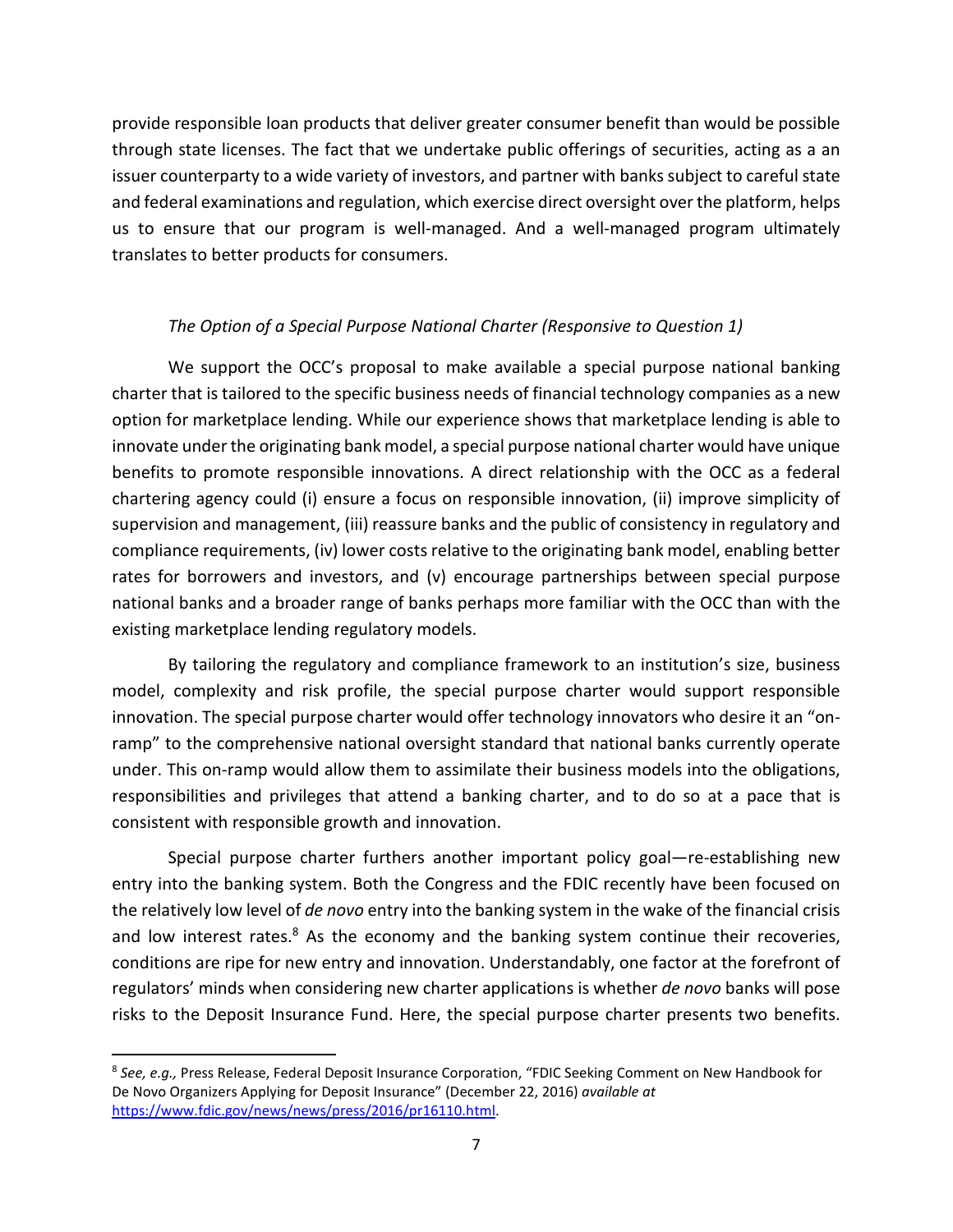First, the grant of a special purpose charter does not require accompanying deposit insurance, thus minimizing risk to the DIF. Second, in evaluating special purpose charter applications, rather than analyzing merely proposed business plans and *pro forma* financial projections, the OCC will have the opportunity to evaluate an applicant's actual financial performance and experience in offering responsible products and services.

## **2. Ensuring The Special Purpose Charter Supports Responsible Innovation** *(Responsive to Question 8)*

The OCC should ensure that strong consumer protections and financial inclusion requirements are built into the charter approval and supervision process. Commentators who have publically opposed the concept of a special purpose fintech charter have done so for a number of reasons, but, at the risk of oversimplification, they can be summarized as a fear that the charter would open the way to a "low road" path that gives predatory lenders a means to exploit consumers and undercut more responsible competitors, all under the patina of credibility that a bank charter provides.

We understand these concerns. State consumer protection laws provide a vital role in maintaining the responsibility, integrity and effectiveness of the financial system and the companies that operate within it. State enforcement actions, as well as community engagement and reinvestment requirements, shore up public trust in our banks, and are part of the reason why the U.S. banking system is the strongest in the world.

We also understand that a healthy financial ecosphere requires all actors, not just banks, to lend a hand in building trust in the financial system. That is why many of Lending Club's employees chose to find a home at Lending Club and work towards our mission to transform the banking system to make credit more affordable for consumers and investing more rewarding. The OCC should expect high standards of any charter applicant or special purpose bank.

### *Borrower Protection Conditions (Responsive to Q6, Q8 & Q11)*

We believe that special purpose national bank charter applications submitted by fintech lending innovators should be evaluated with respect to whether the lending services made available are responsible. Specifically, the OCC should (1) develop responsible lending guidelines that address the gap the OCC has identified in protections for small business borrowers, which must be considered in the charter application process, and (2) consider a 36% APR rate cap for lending activity under a special purpose charter. These measures would enable the OCC to ensure that the privileges of a national banking charter are granted only in the public interest and to institutions that are capable of meeting the obligations and responsibilities.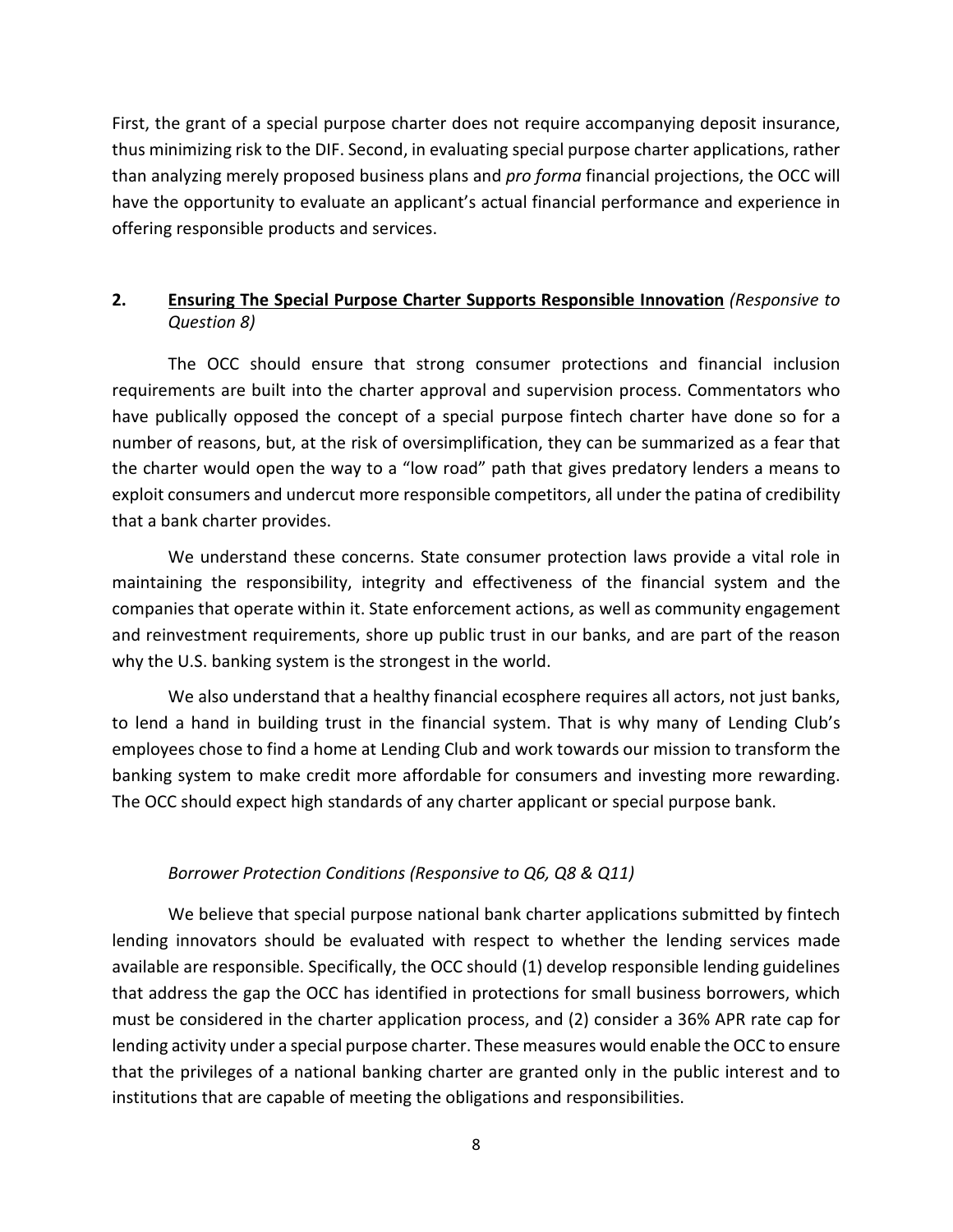*Small Business Borrower Protections (Responsive to Question 6):* As the OCC observed, there is a gap in the protections afforded to small business, to whom most consumer protections laws do not apply. For example, the Truth in Lending Act does not protect small businesses. As a result, some small business loan products do not disclosure annualized interest rates or APRs and instead use pricing metrics that Federal Reserve research has indicated are widely misunderstood.<sup>9</sup> The OCC should address gaps like these by requiring responsible lending practices of charted special purpose banks. To define these practices for small business lending the OCC can draw on the Small Business Borrowers' Bill of Rights, which is the first-ever cross-sector consensus on responsible small business lending practices.<sup>10</sup>This consensus has been widely validated, and has been signed by over 70 organizations including for-profit and nonprofit lenders, fintechs, CDFIs, brokers, banks, investors, advocates, and others.

The Small Business Borrowers' Bill of Rights was developed by the Responsible Business Lending Coalition, and we refer the OCC to its comment letter for more detail on specific suggestions to address the following problems: Obfuscation of very high costs; Misaligned incentive between lenders and borrowers; Double-charging borrowers when their loans are renewed through a practice called "double dipping"; Mismatch between the use a product is designed for and the use it is marketed for; Hidden prepayment charges; Misaligned broker incentives; and "Stacking" of too much debt. Drawing on the Small Business Borrowers' Bill of Rights, the OCC can and should define standards that protect borrowers, and the credibility of the banking system, from these practices.

*Consideration of a 36% Rate Cap*: Although a federal charter would not preempt state UDAAP, Fair Lending, or other protections, it would likely preempt state rate caps. The OCC should consider the value of rate caps as a policy choice widely adopted among the states because of their value as a simple, effective way to protect borrowers from unaffordable loans and to align the interests of lenders and borrowers.<sup>11, 12</sup> UDAAP and Fair Lending alone do not protect consumers from products with rates in the triple-digits, debt-trap dynamics, misaligned incentives, and significant borrower inability to pay that can accompany very high rates.

-

<sup>&</sup>lt;sup>9</sup> Lipman, Barbara and Ann Marie Wiersch. "Alternative Lending Through the Eyes of 'Mom & Pop' Small-Business Owners: Findings from Online Focus Groups." Federal Reserve Bank of Cleveland. August 25, 2015 <sup>10</sup> Over 70 lenders, marketplaces, and brokers, nonprofits, have signed the Small Business Borrowers' Bill of Rights. *See* http://www.ResponsibleBusinessLending.org.

<sup>11</sup> Lauren Saunders et al., *Misaligned Incentives: Why High-Rate Lenders Want Borrowers Who Will Default*, NATIONAL CONSUMER LAW CENTER (July 21, 2016), *available at*: http://www.nclc.org/issues/misalignedincentives.html.

<sup>12</sup> On small-dollar loans, a rate over 36% would violate state law in 18 states plus D.C. *See* Carolyn Carter et al., *Installment Loans: Will States Protect Borrowers From A New Wave Of Predatory Lending?*, NATIONAL CONSUMER LAW CENTER 45 (July 30, 2015), *available at*: http://www.nclc.org/images/pdf/pr-reports/report-installment-loans.pdf.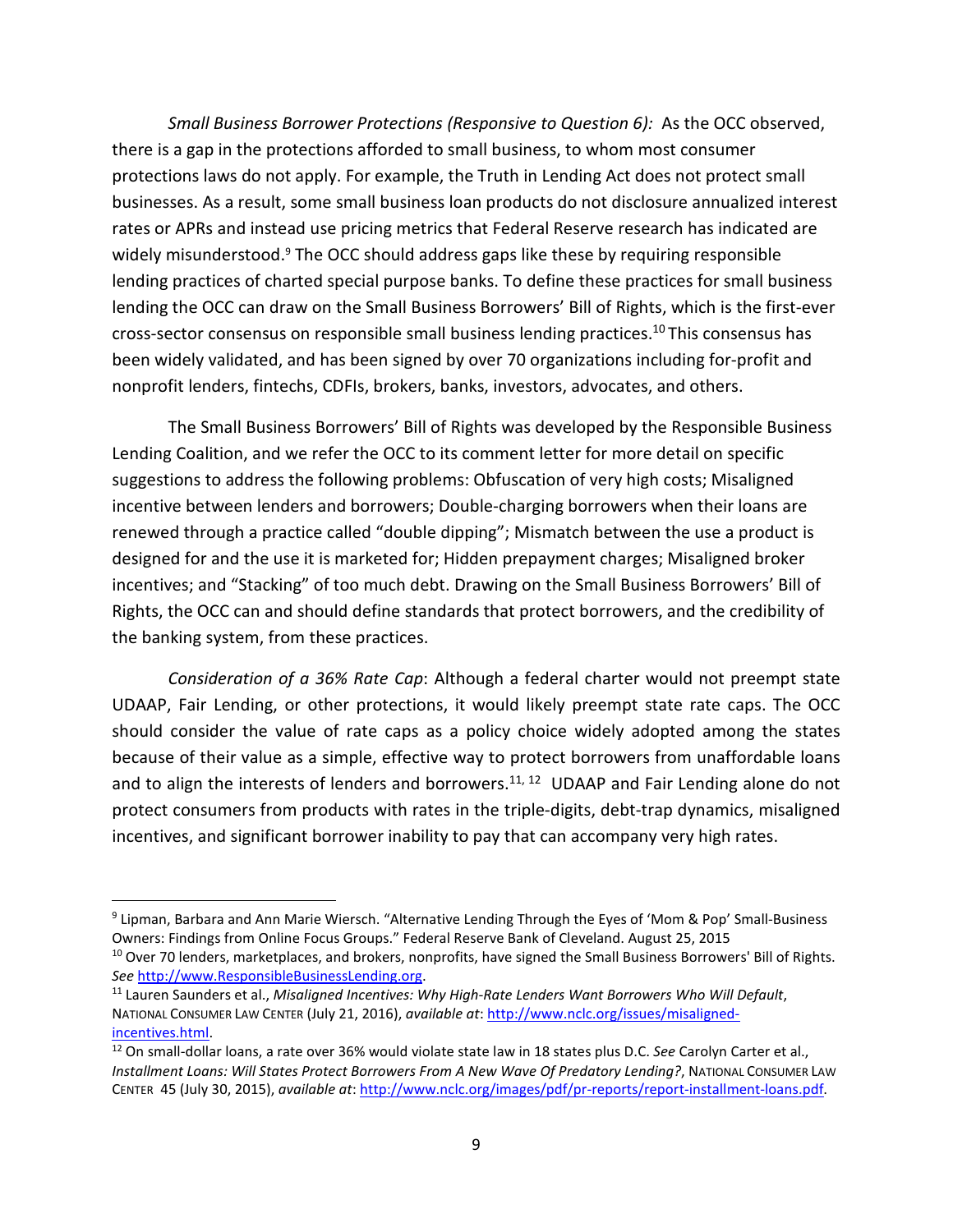The OCC should consider placing a 36% APR rate cap on special purpose banks. A rate cap would make it clear that the national charter is not being used to evade substantive consumer protections. The rate cap could be enforced by escalating examination and supervision activities for charterholders that breach the cap and utilizing the full range of enforcement actions for repeated or willful charter breaches. An APR of 36% is an appropriate threshold for the rate cap, as it is widely used as a dividing line between irresponsible loans and those that consumers are more likely to be able to afford.<sup>13</sup> This is also the interest rate cap that was established by the Military Lending Act, $14$  and as such is a rate cap that lenders with experience lending to servicemembers are accustomed adhering to. Loans bearing rates in excess of 36% may permit very high rates of and default and potential borrower harm, and are more likely to result in enforcement actions being brought against the lender.<sup>15</sup>

## *Financial Inclusion Conditions (Responsive to Questions 3 and 7)*

We are pleased the OCC has highlighted the benefits that technology platforms can provide in increasing financial inclusion. As the finance industry develops beyond the traditional banking models for which the Community Reinvestment Act of 1977 ("CRA") was designed, we recommend the OCC look to three goals underlying financial inclusion policy: financial access, financial safety, and financial health. In other words, firms meeting the required public purpose must serve the community broadly, and with helpful, not harmful, financial products.

To demonstrate contributions to public purpose through financial access, safety, and health, we recommend that special purpose banks establish a "strategic plan" for financial inclusion, including measurable goals, and in consultation with community groups.<sup>16</sup> Within such a plan:

- a) The products offered should serve a broad range of the community, across income levels;
- b) The geographic community to be served would likely simply be the national market for most special purpose national banks;
- c) Special purpose national banks should strive to "lead the market" and not "lag the market" in serving low- and moderate-income households and communities with responsible products consistent with their business segments and safety and soundness;

<u>.</u>

<sup>13</sup> *See, e.g.,* Lauren K. Saunders, *Why 36%? The History, Use, and Purpose of the 36% Interest Rate Cap*, NATIONAL CONSUMER LAW CENTER (April 9, 2013), available at https://www.nclc.org/images/pdf/pr-reports/why36pct.pdf. <sup>14</sup> 10 U.S.C. § 987.

<sup>15</sup> *Misaligned Incentives*, NATIONAL CONSUMER LAW CENTER

<sup>16</sup> 12 CFR § 25.27.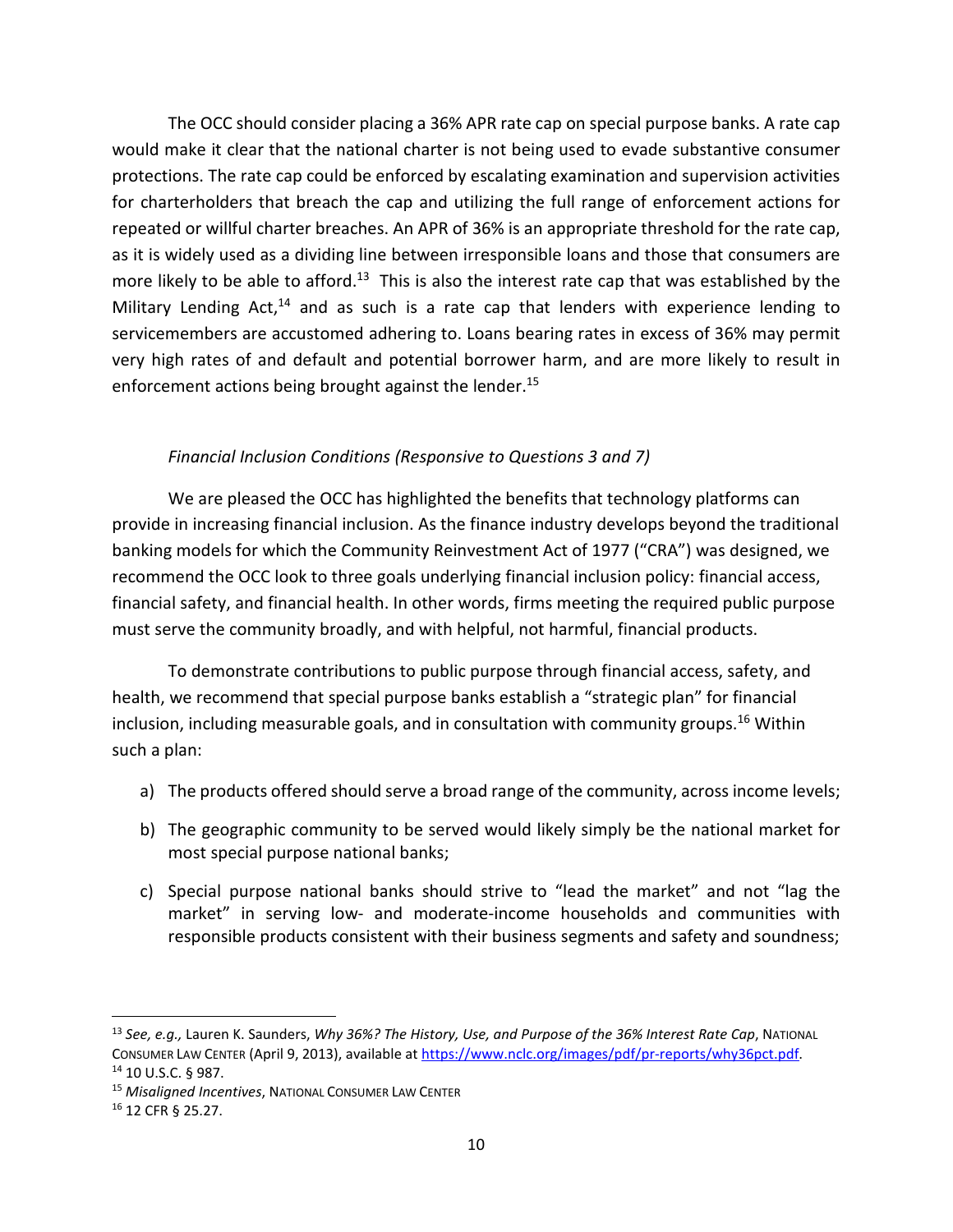- d) Community investment activity should be demonstrated through partnerships or programs with community development organizations or a community development purpose;
- e) All products should be responsible and offered through a robust compliance program, including fair lending and other borrower protections discussed above in section 4 of this letter; and
- f) Special purpose banks should evaluate how their products contribute to consumer and small business financial health.

Below we address each of these elements individually.

<u>.</u>

a) *Serve the community inclusively:* Firms that serve a broad range of the community, including, moderate and low-income people, may meet the OCC's goal of public benefit. While excellent financial products provided to exclusively affluent clients may be high-quality, they may not contribute to an inclusive financial system and the OCC's public purpose obligation. Indeed, inclusion is considered a public benefit because serving the community inclusively can be difficult. Fortunately, the innovation of the marketplace lending model lends itself naturally to serving a broad range of the community, and Lending Club is a good example.

The borrowers served through Lending Club span much of America—across income levels, credit scores, and geographies. Borrowers through the Lending Club platform range from well-off consumers borrowing to renovate their homes to middle and lower-income consumers seeking to lower the cost of their credit cards or auto loans, to small business seeking smaller loans that have become difficult to access from traditional banks.

This broad service is a strategic result of our marketplace model. The diversity of capital sources, which includes individuals, institutional investors, and traditional banks, provides an exceptionally broad range of risk/return preferences. This enables Lending Club to work with a broader range of borrowers than most traditional models may. The ability to serve a broad population is enhanced by Lending Club's technology, which lowers the cost of facilitating loans and facilitates excellent risk-modeling. The credit models we support for our issuing banks are able to evaluate credit risk twice as effectively as generic scores provided by major consumer reporting agencies.<sup>17</sup> These factors also enable the Lending Club platform to offer lower rates, reach more borrowers, and enable cost effective delivery of smaller loans. Though Lending Club, borrowers can access personal loans as small as \$1,000 and business loans and lines of credit as small as \$5,000.

 $17$  Based on a comparison of the currently deployed model on the platform to industry generic scores such as FICO utilizing the Kolmogorov–Smirnov test, an industry standard measure of the effectiveness of a risk model.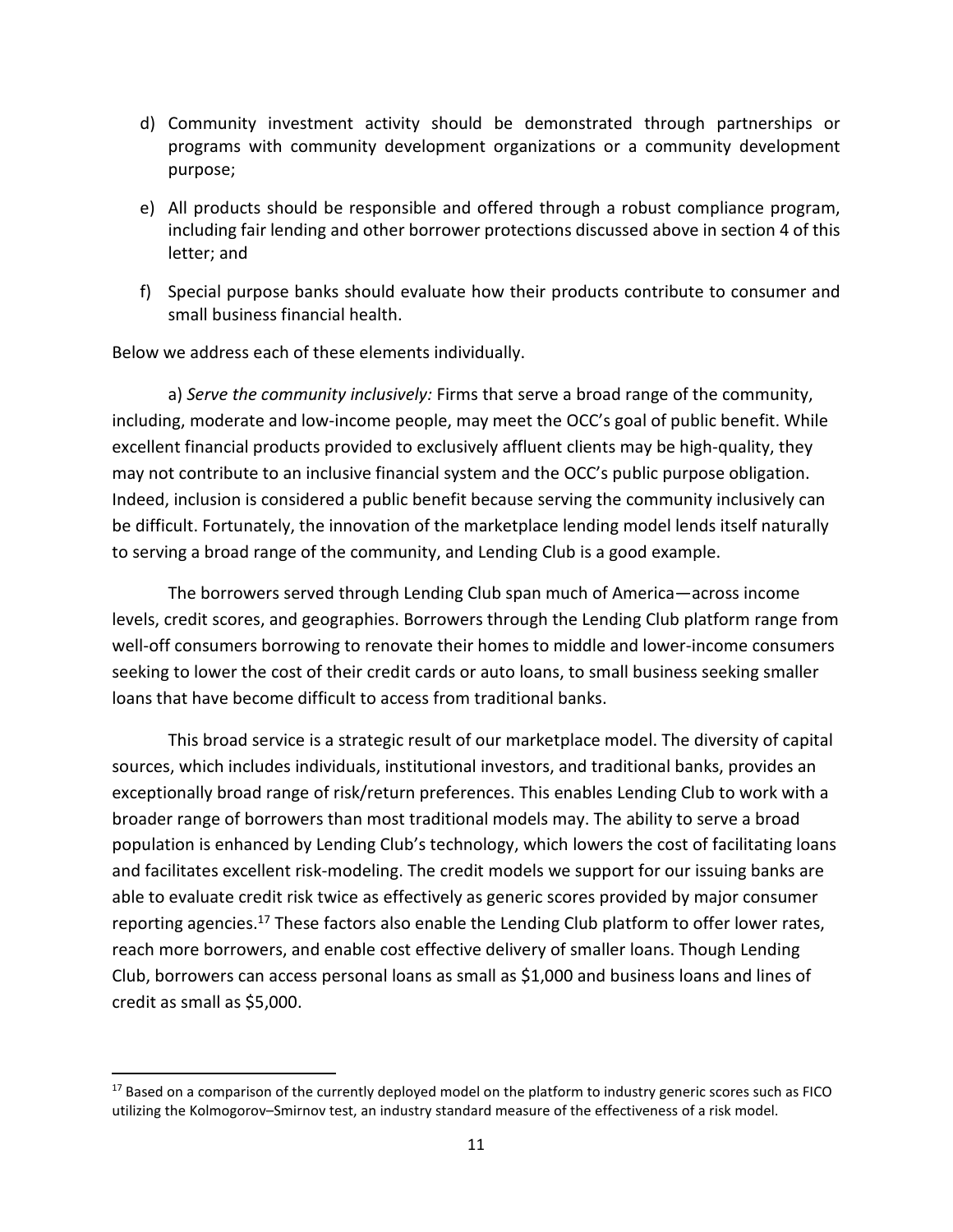b) *Geography:* The communities served by brick and mortar banks have traditionally been defined by the geographic distribution of deposits and of branches. Many fintech companies have neither. Moreover, the absence of a costly branch infrastructure contributes to Lending Club's lower operating cost ratio of 2-3%, as compared to a traditional lender's 5-7%, enabling cost savings to borrowers in the form of lower rates.<sup>18</sup> Without deposits or branches, it makes little sense to define a geographic service community. Rather, marketplace lending platforms should serve a national market, including low- and moderate-income and minority communities, and the OCC should enforce fair lending and anti-redlining laws.

c) *Assessment:* As the OCC has noted, marketplace lending companies may be able to help address the financial system's persistent financial inclusion challenges through technology innovations. Achieving inclusion levels that "lead the market" and do not "lag the market" would be a measurable way to demonstrate success. A special purpose bank, as part of its strategic plan, could identify the applicable market and the levels of service that it strives to meet. An example of a market-leading practice is Lending Club's small business product, which reaches about double the percentage of minority-owned small businesses as compared to traditional branch banking.<sup>19</sup> Analysis also indicates that 71% of small business borrowers in this program otherwise lacked access to affordable capital or had not pursued it.

d) *Community Development (Responsive to Question 9):* Just as traditional banks are assessed for their community development work, special purpose chartered banks should be expected to contribute to community development. Programs focused on the unique needs of underserved populations or partnerships with community development organizations may achieve this goal.

Marketplace lending can even help traditional banks reach underserved communities, as encouraged by the CRA. In 2015, Lending Club conducted an innovative partnership with Citi and Varadero Capital, designed to deliver affordable credit to underserved borrowers specifically in low and moderate-income communities. Borrowers applying through Lending Club from certain low- to moderate-income geographies, and with incomes below 80% area median income, qualified for discounted pricing through this program. This enabled Citi to

<u>.</u>

<sup>&</sup>lt;sup>18</sup> Lending Club's operating cost ratio of 2-3% is estimated on a run rate basis on operate expenses for quarter ended June 30<sup>th</sup>, 2016 annualized, assuming no growth in monthly rate of origination volume. Traditional lenders' operating expenses ratio of 5-7% is operating expenses expressed as a percentage of outstanding loan balance. The analysis used Q2 2016 and included Wells Fargo % Co., Citi, Capital One Financial, Discover Financial Services, Bank of American, and JPMorgan.

<sup>&</sup>lt;sup>19</sup> Based on BISG analysis of Lending Club business loan borrowers, benchmarked to 14.6% representation of minority-owned businesses in traditional retail bank loans, as per Usman Ahmed, Thorsten Beck, Christine McDaniel, and Simon Schropp, "Filling the Gap: How technology Enables Access to Finance for Small- and Medium-Sized Enterprises." *innova*t*ions* / volume 10, number ¾, 42 (2016).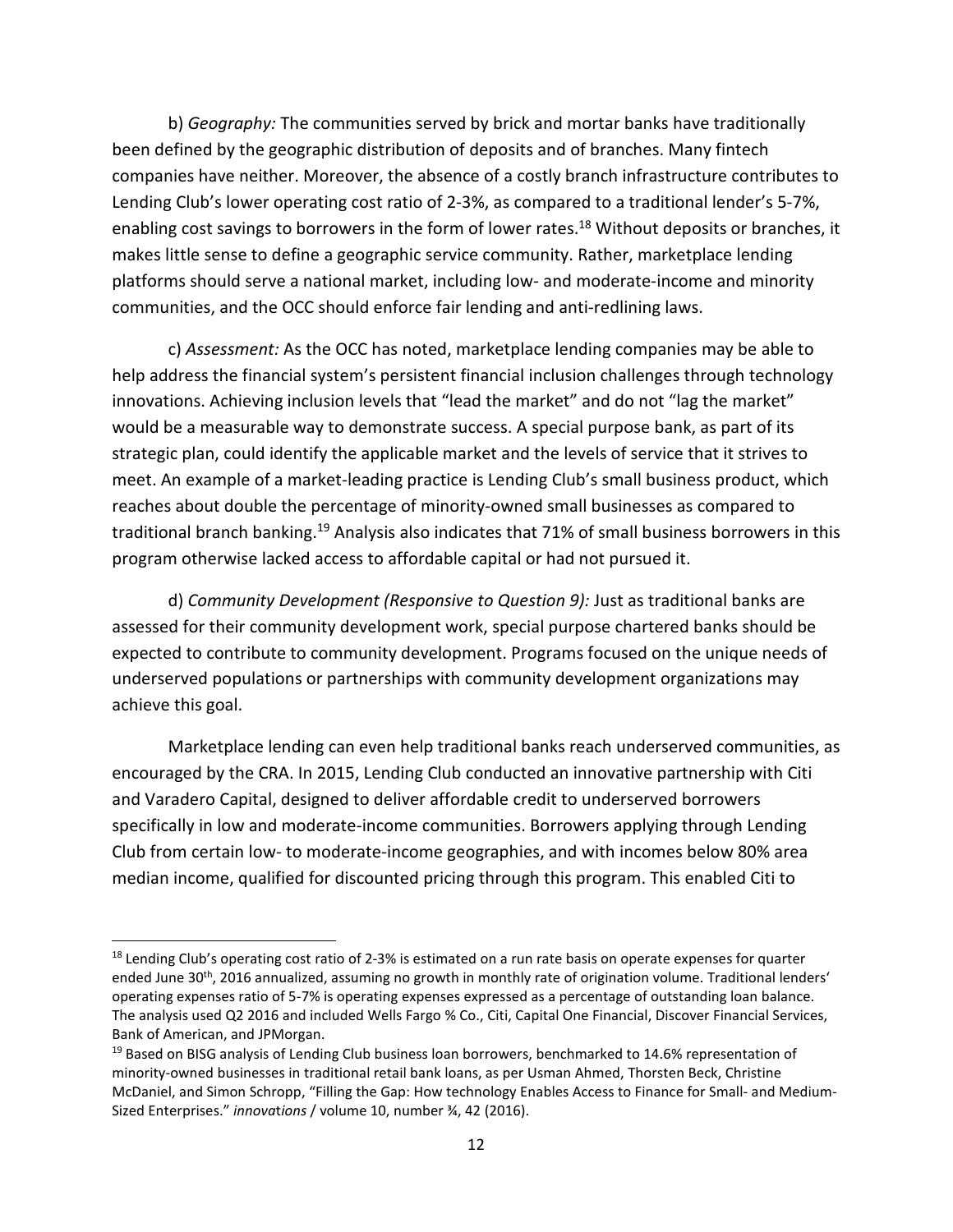efficiently deploy capital to lower-income borrowers by leveraging the operating efficiency and reach of Lending Club's platform.

Lending Club's partnership with Opportunity Fund, one of the leading nonprofit small business lenders in the United States, is an example of a fintech/CDFI community development partnership. This partnership combines the strengths of the marketplace lending and CDFI models in order to expand access to capital to small businesses that neither organization would be able to serve on its own. Lending Club contributes our technology, enabling loans to be underwritten at lower operating cost, our focus on customer experience to provide applicants a simple and fast experience, and the broad reach of our applicant base and marketing activities. Opportunity Fund provides a CDFI's expertise with "high-touch" service to help borrowers who do not qualify for the core Lending Club program to prove themselves to be creditworthy. This program began as a pilot in California, and is moving towards expansion into other states to serve more underserved small businesses.

e) *Protections*: Borrowers should not simply be served; They should be served safely and fairly. It is no help to underserved communities to be targeted with irresponsible credit products. All products offered should adhere to the compliance and protection standards discussed above. With respect to financial inclusion, a fair lending program is particularly important to ensure that women, minorities, and other protected classes are served fairly and not excluded.

f) *Financial Health:* High-quality products contribute to the financial health of the customers that use them. Improving financial health is, perhaps, the primary underlying reason for financial inclusion policy. Within a strategic plan for financial inclusion, a special purpose bank can propose a plan for assessing its impact on the financial health of its customers, with the goal of improving customers' financial health.

While we are proud of contributions we have made to financial inclusion, Lending Club, and perhaps fintech broadly, will not have solutions for everyone. For example, borrowers through Lending Club must already be "banked" with an existing bank account where Lending Club can deposit loan proceeds. Most borrowers in fact already have credit card debt, which they are refinancing through Lending Club in order to save money through lower interest rates and responsible product structure. We believe that the value of financial inclusion does not stop at the first financial product a person receives, and that helping borrowers access subsequent products that deliver lower rates or needed capital can be a meaningful contribution to inclusion. We hope to build on these contributions as our company and industry evolves.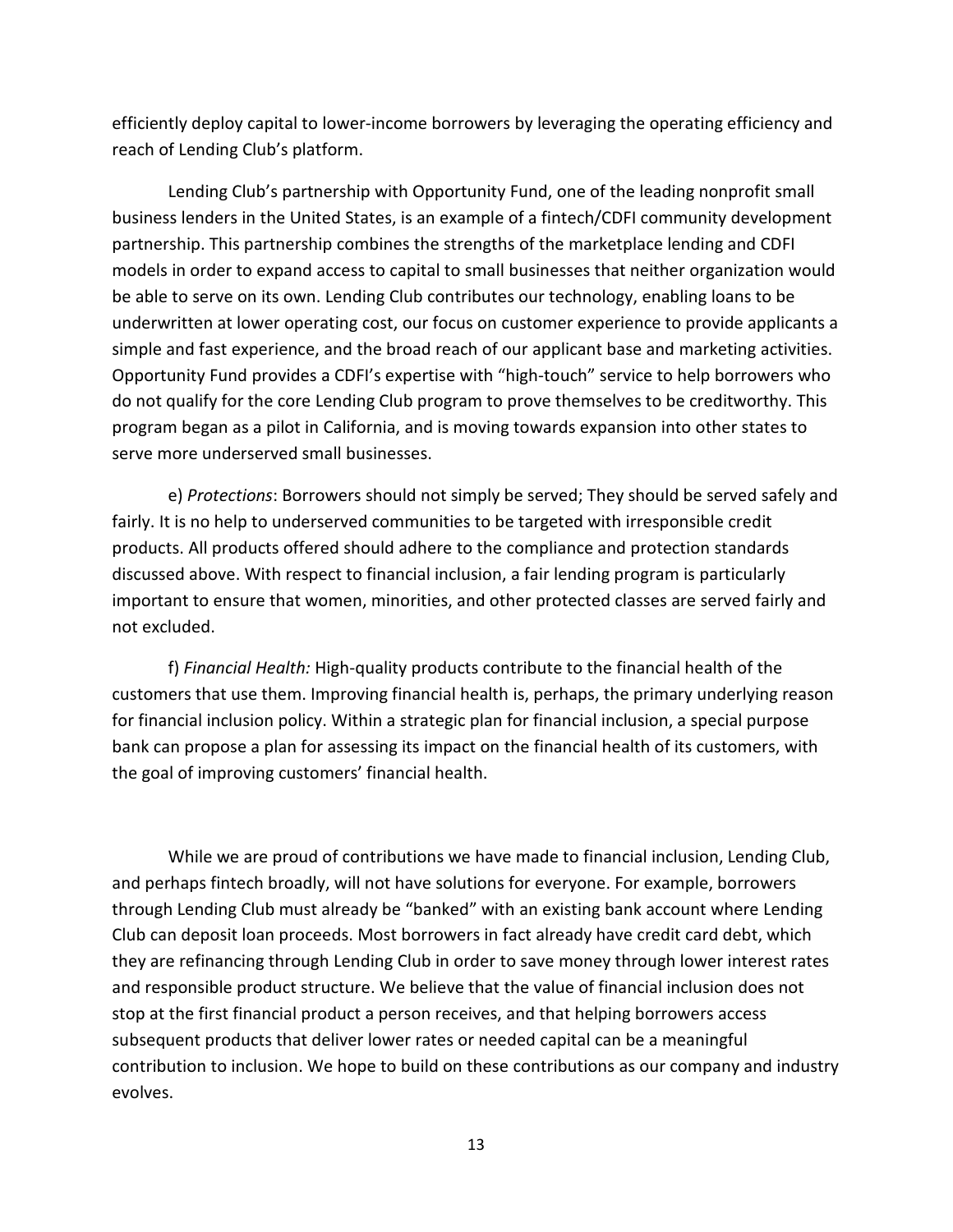## **3. Safety and Soundness: Prudential and Supervision Requirements** *(Responsive to Question 8)*

We believe that a robust regulatory and supervisory framework that is closely tailored to the business of the special purpose national bank will promote fairness to consumers and investors. Such oversight should include minimum capital and liquidity ratios and regular examination and supervision of risk management and compliance. These provisions must, however, be tailored to the individual applicant based on size, complexity, operational, balance sheet risk and business model considerations. Consideration should be given to the distinctions between the marketplace model versus a balance sheet lending model. Keeping in mind that a marketplace platform like ours distributes credit risk off of its balance sheet to the investors who enjoy the returns on the investment, it will be critical to tailor capital requirements to the retained risk. It is also critical to calibrate these requirements to conform to the risk that a particular special purpose charter applicant would pose to the banking and financial system. Absent access to the Deposit Insurance Fund, these risks should be materially lower than the risks posed by a deposit-taking institution. We address the prudential benefits of the special purpose national bank charter and the appropriate regulatory protections in turn below.

## *Systemic Risk and Diversification: Benefits of Marketplace Lending (Responsive to Questions 2, 8, and 10)*

As an initial matter, we strongly believe that the marketplace lending model can offer improvements to systemic risk management and financial stability. Our online platform is designed efficiently to connect borrowers and investors so that both benefit financially. This model can support financial stability by (i) matching the maturity terms of assets and liabilities so that a "run on the bank," in which the bank is unable to meet its liabilities, is extremely unlikely, (ii) replacing the traditional banking model of concentrating risk on leveraged balance sheets of money-center banks with a model that distributes risk throughout a diverse network of investors; and (iii) benefiting from diversified capital sources.

First, as discussed above, the Lending Club marketplace reduces systemic risk by matching the maturities of assets and liabilities. A traditional bank performs term transformation, by turning short-term liabilities (deposits) into long-term assets (loans). This creates the risk of a "run on the bank" type liquidity crisis, where liabilities must be met before the assets mature. This is the reason for FDIC insurance.

No such "run on the bank" is possible in Lending Club's marketplace model. Lending Club issues securities in transactions registered under the Securities Act of 1933 and, where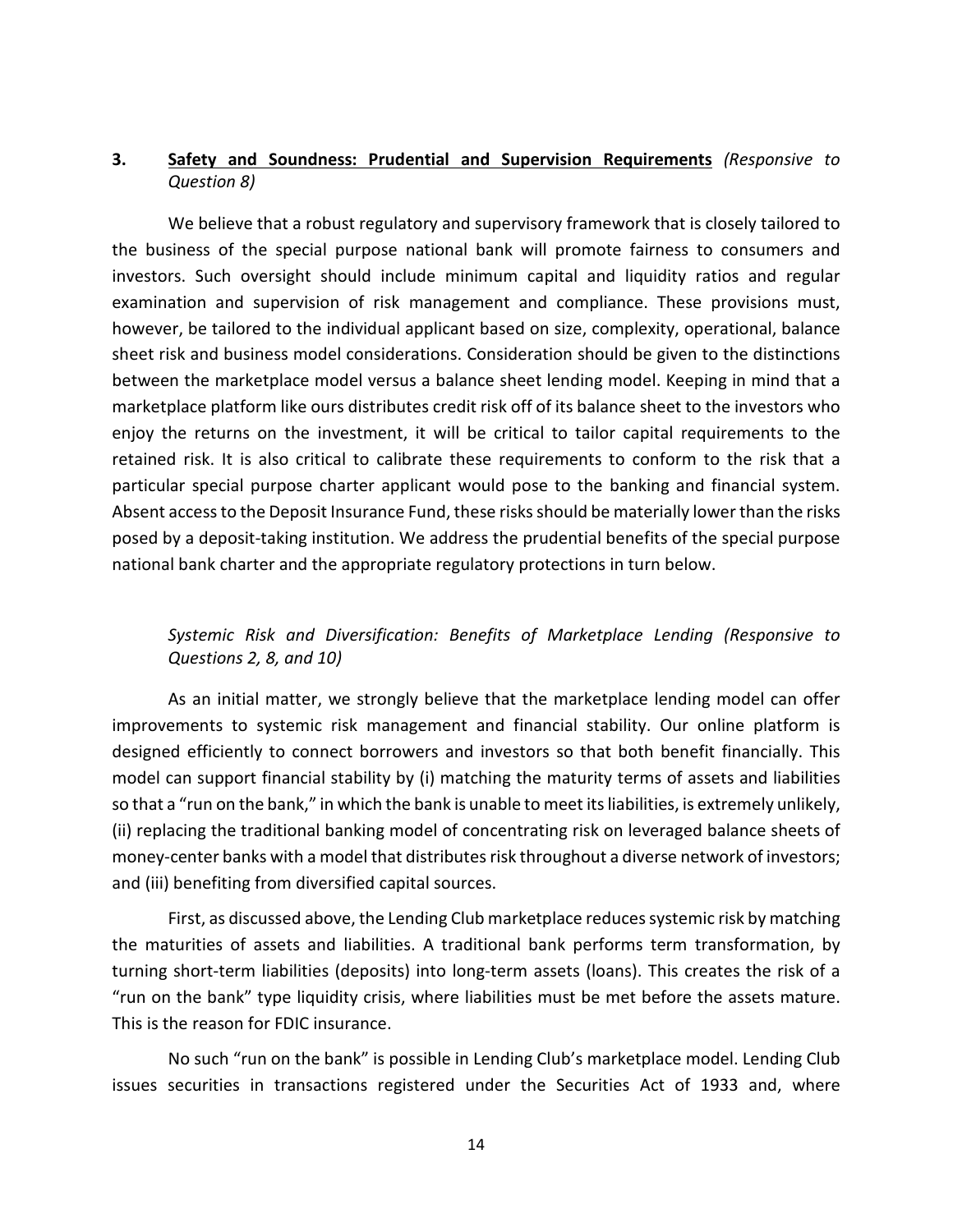appropriate, sells whole loans to investors to raise the capital needed to acquire loans from the originating bank and then subsequently sells the loan to an investor who is looking to hold the assets, such as a community bank. The securities are limited obligations that require Lending Club to make payments to investors *only* if the borrower makes a payment on the underlying loan, thereby matching the asset (the borrower promissory note) with the liability (the obligation of Lending Club, as the security issuer, to pay the investor). As a result, there is no possibility of a "run on the bank" where Lending Club is unable to meet those liabilities, no need for FDIC insurance, and reduced systemic market level risk related to the volume of lending.

Second, our marketplace model allocates risk through a distributed network of hundreds of thousands of investors, in contrast to the traditional model of concentrating risk on the leveraged balance sheets of traditional lenders or a money-center banks. Balance sheet lending generally relies on leverage, which amplifies risk. During periods of financial crisis, a small decline in the value of the asset can erase a significant portion of a lender's equity position. As Lending Club's marketplace connects borrowers with investors, the marketplace model has no inherent leverage on the platform which would amplify the marketplace's exposure to risk. Investors on the Lending Club platform may at times employ leverage, though the vast majority do not.

Third, the diversity of the investor base on the Lending Club platform creates stability. Investors range from individual retail investors to high net worth individuals, managed funds, foundations, endowments, community banks, and large banks. Retail investors purchase notes registered with the SEC, in increments as small as twenty-five dollars in order to diversify, and enjoy democratized access to an asset-class previously not available to them. Large investors may purchase hundreds of millions of dollars of whole loans with through a model that provides exceptional transparency to the underlying assets. Banks invest through the Lending Club platform as a way to leverage our technology, efficiency, and customer experience to better serve their customers and to deploy assets. There are hundreds of thousands of investors and each type behaves differently. This diversity can create a stability of funding generally not shared by traditional balance sheets reliant on leverage from a small number of warehouse lines of credit. Additionally, the diversity of investor risk/return preferences allows diversification of credit risk. Working with an exceptionally broad range of borrowers, from super-prime to near-prime, reduces concentration risk of narrow credit market exposure.

As a result, the OCC should recognize the ways in which marketplace lending platforms are subject to different risks than depository firms and other types of institutions whose failure can lead to market contagion and other disruptions in the event of their failure. The ongoing services and obligations of a marketplace lending platform can easily be taken over by a successor institution if properly structured. For example, disruption to ongoing servicing requirements in the cases of outstanding loans can be prevented by ensuring that a well-vetted and reputable back-up servicer is contractually engaged and ready to step in if needed. For this reason,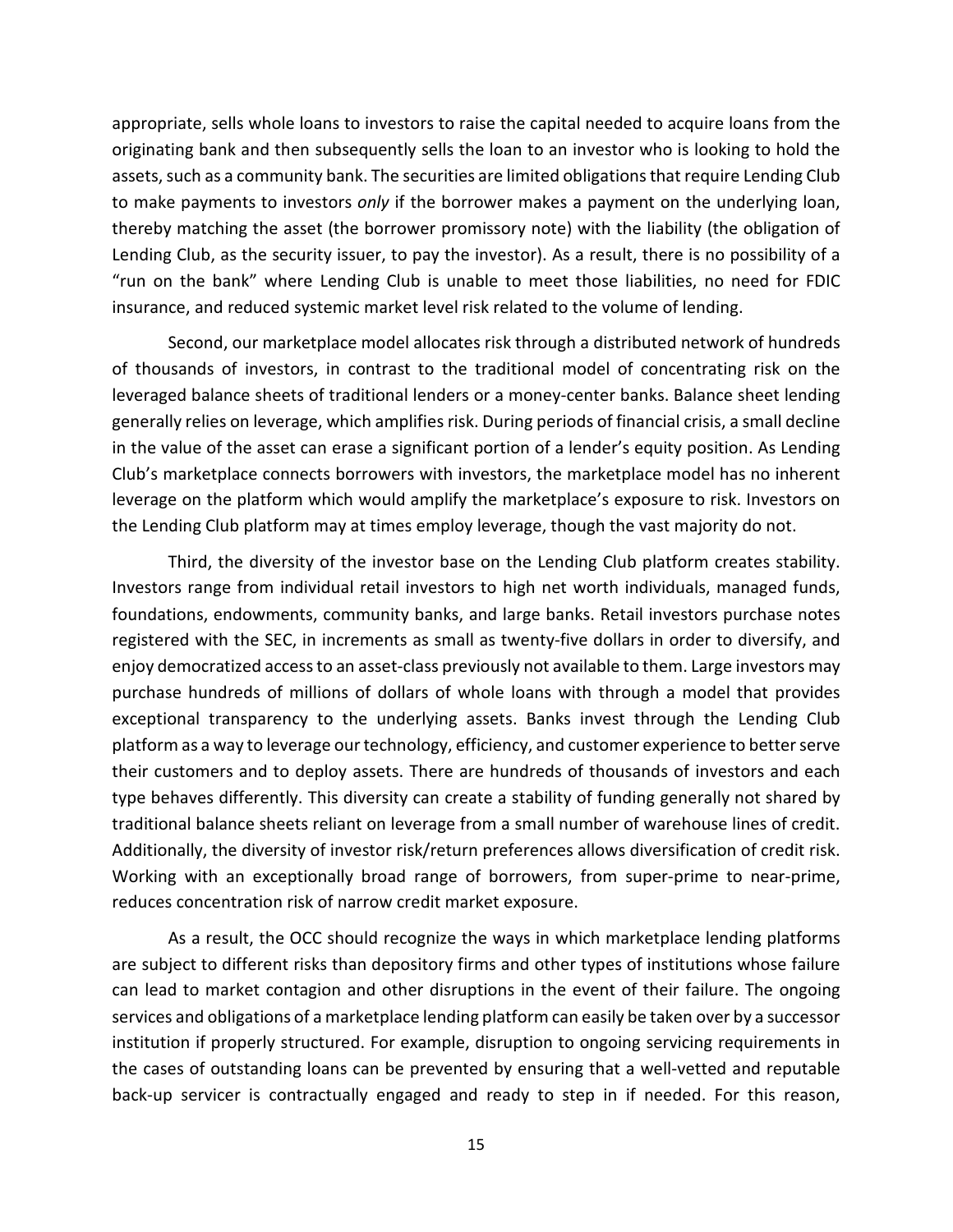resolution planning is less complex for a marketplace lending platform charterholder, and largely limited to ensuring that a credible and workable plan is in place to prevent disruption to servicing of existing loans. A marketplace lender could be resolved with minimal cost or administrative burden to the OCC.

## *Capital and Liquidity (Responsive to Questions 2, 8, and 10)*

We agree that the oversight of safety and soundness of special purpose national banks, as with all banks, begins with minimum capital and liquidity standards. We believe that it is crucial that these standards be tailored closely to the business model of the individual applicant. As described above, marketplaces operate a "matching" business that reflects some significantly reduced risks. The functional purpose of capital and liquidity requirements for marketplace should be to (i) ensure the marketplace can continue operations through temporary disruptions, and (ii) execute an orderly resolution plan to transfer serving to a backup servicer.

With respect to the regulation of marketplace lending platforms seeking special purpose national bank charters, we support the prudential standards proposed by the MLA as part of its Marketplace Lending Best Practices. While these standards are appropriate for the marketplace model, other business models may be suited to different requirements commensurate to the specific risk they present. We recommend that the OCC adopt standards that take into account the following guidelines with respect to minimum capital and liquidity of special purpose charter marketplace lending platforms:

- *Operating Liquidity*. We believe that marketplace lending platforms should maintain internal policies and procedures to preserve stability if faced with unexpected pressures, including maintaining a cash operating reserve (liquid cash and short term assets) in an amount sufficient to continue necessary and contractual operations for at least six months.
- *Business Continuity Plan*. Marketplace lending platforms should maintain a plan that adequately addresses possible risks to the business, designed to enable the marketplace to resume reasonable operations without material disruption to investors or borrowers.
- *Orderly Wind Down*. Marketplace lending platforms should ensure investors have access to a backup loan servicer, if they choose, able to assume full servicing responsibility for existing loans issued through the marketplace without material disruption in the event that the marketplace is unable to continue performing servicing functions.

*Examination and Supervision (Responsive to Questions 8, 11, and 12)*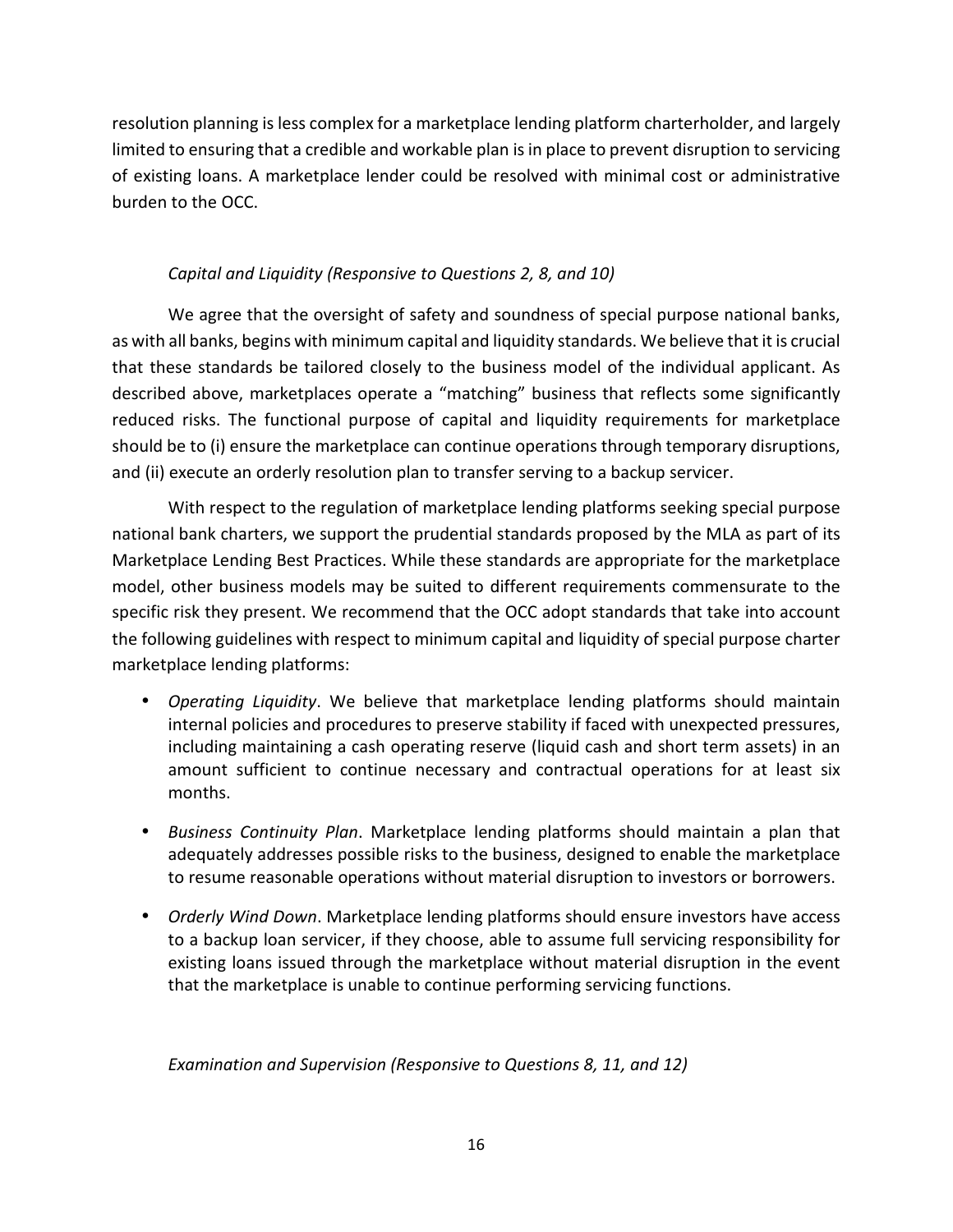We also agree with the OCC's proposed approach to examination and supervision of special purpose national bank charters. The OCC White Paper aptly notes that "applying the OCC's uniform supervision over national banks, including fintech companies, will help promote consistency in the application of law and regulation across the country and ensure that consumers are treated fairly."<sup>20</sup> Indeed, we strongly support the OCC's position that "fintech companies vary widely in their business models and product offerings,"<sup>21</sup> and believe that such companies should be supervised in a manner commensurate with their business model, size, risk, and complexity. Fintech charterholders should of course be "held to the same rigorous standards of safety and soundness, fair access, and fair treatment of customers that apply to all national banks and federal savings associations,"<sup>22</sup> and such standards should be modified only to accurately reflect the risks presented by the specific business under supervision. We also support the standards promulgated by the MLA in the context of examination and supervision of marketplace lending platforms. We recommend that the OCC adopt standards that take into account the following guidelines with respect to examination and supervision of special purpose charter marketplace lending platforms:

- *Robust Business Plan.* We think that the proposal for a robust review of the charter applicant's business plan provides a significant opportunity for the OCC to evaluate the particulars of the applicant's business and to determine whether the business presents risks that differ from full-service banks. The applicant's business plan should explicitly address the specific risks presented by the proposed business model, including risks related to the source of funds, securitization, and matching of assets and liabilities. And we agree that a well-developed business plan is "a key component" of any charter proposal that should facilitate the identification of the individualized standards necessary for the particular business model. That said, we do not believe that applicants who will not accept deposits should be required to adhere to the growth caps applicable to such institutions, as businesses that do not require a deposit base (such as marketplace lending platforms raising capital through securities offerings) are able to grow more quickly in a safe and sound manner and without risk to the Deposit Insurance Fund.
- *Risk Management and Compliance*. We also agree that a strong compliance infrastructure "contributes to a national bank's safe and sound operation, as well as the provision of fair access to financial services, fair treatment of customers, and compliance with applicable laws."<sup>23</sup> In our view, managing risk is a core function of the marketplace lending model. Applicants should therefore be required to maintain robust programs to manage the specific risks they face (and to identify those risks in a proactive manner). Marketplaces should maintain an effective model governance program including regular and periodic monitoring and validating credit risk and fraud risk models, and using recent and

-

<sup>20</sup> OCC White Paper at 2.

 $21$  *Id.* 

 $22$  *Id.* 

<sup>&</sup>lt;sup>23</sup> OCC White Paper at 11.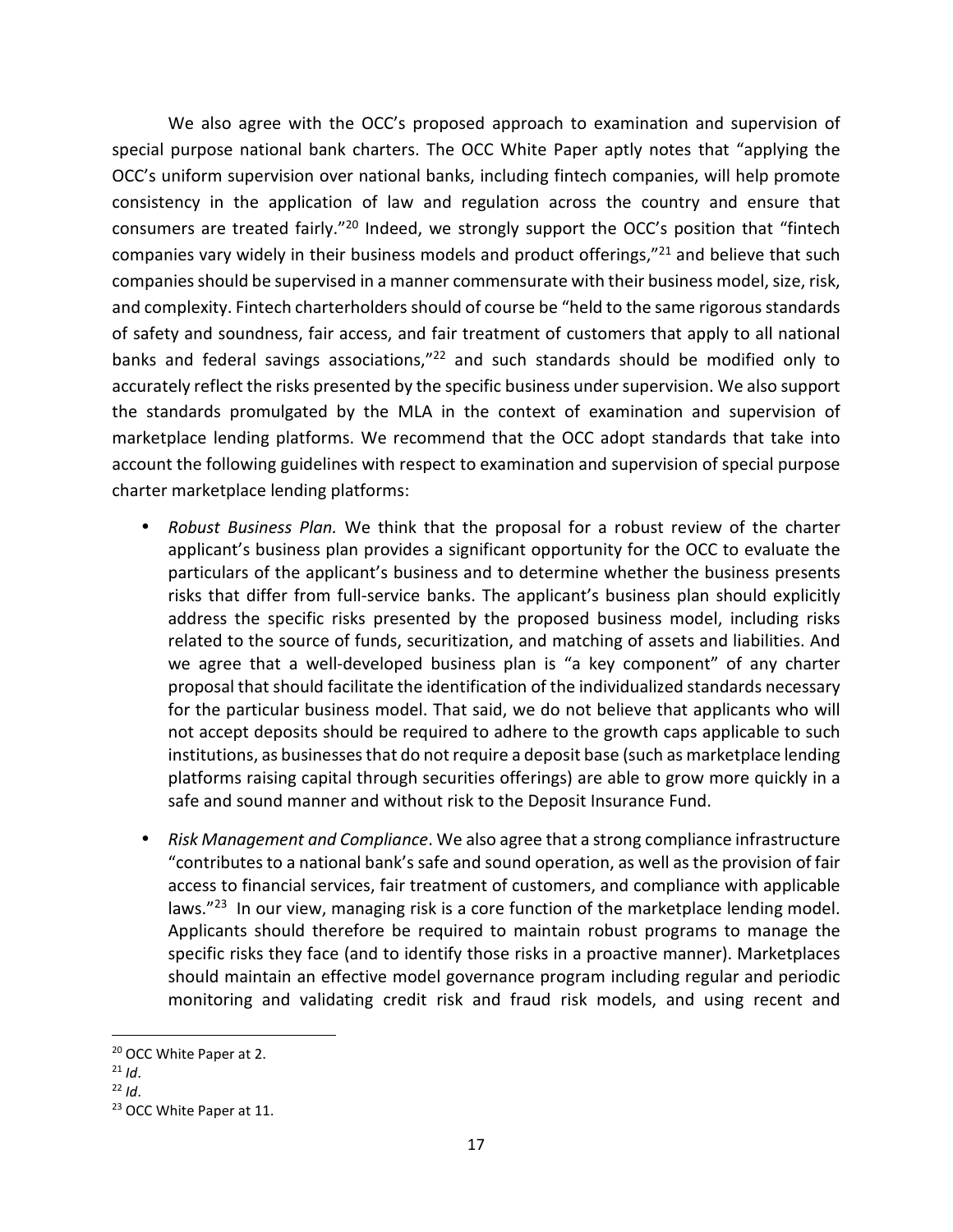appropriate data in model development. When developing and evaluating risk models, applicants should conduct appropriate analysis to consider the potential impact of economic cycles on loan performance.

The OCC should also require applicants to demonstrate a "culture of compliance" and a "top-down, enterprise-wide commitment to understanding and adhering to applicable laws and regulations,"<sup>24</sup> including laws related to customer authentication, fraud detection, and money laundering prevention. Like all banks, special purpose national banks should be required to maintain a robust customer identification program to protect investors, borrowers, and unaffiliated consumers from fraud and identity theft, and should establish and follow a rigorous anti-money laundering compliance program. The applicant should also demonstrate the ability to identify and report suspicious activities and to conduct training to ensure compliance.

- *Internal Controls*. We also strongly support a review of an applicant's proposed internal controls to ensure compliance with laws and the integrity of their investment programs and the applicant's proposed financial transactions. Similarly, applicants should demonstrate compliance with regulatory requirements and maintain a compliance framework appropriately designed to address the size and risk profile of the proposed business. The applicant should of course also designate one or more executives responsible for overseeing compliance (*e.g.*, a chief compliance officer). Internal controls procedures should reflect a commitment to manage customer funds appropriately, including appropriate segregation of investor funds from company operating funds. Such controls should be designed to ensure that the charterholder takes appropriate steps to protect investor assets from possible business disruptions to the marketplace. And charterholders should be required to undergo a financial statement audit conducted by an independent accounting firm at least annually.
- *Cybersecurity and Information Security*. We view cybersecurity as a vital risk element that must be appropriately managed for all online finance transactions, whether the transaction is facilitated by a marketplace or traditional bank. Applicants should maintain a comprehensive information security program based on appropriate standards<sup>25</sup> to ensure confidentiality, integrity, availability, and privacy of the marketplace members' information. Charterholders should also be required to have in place extensive security policies, standards, procedures, and processes to address physical security, access controls, encryption, segregation of duties, continuous monitoring, incident response, personnel security, and service provider oversight. Similarly, an applicant should maintain a detailed privacy policy, which complies with applicable rules and regulations, including the Gramm–Leach–Bliley Act. The charterholder should have in place robust security controls to safeguard the personal information of borrowers and investors and to prevent

<sup>&</sup>lt;u>.</u> <sup>24</sup> *Id*.

<sup>25</sup> Such as ISO27001